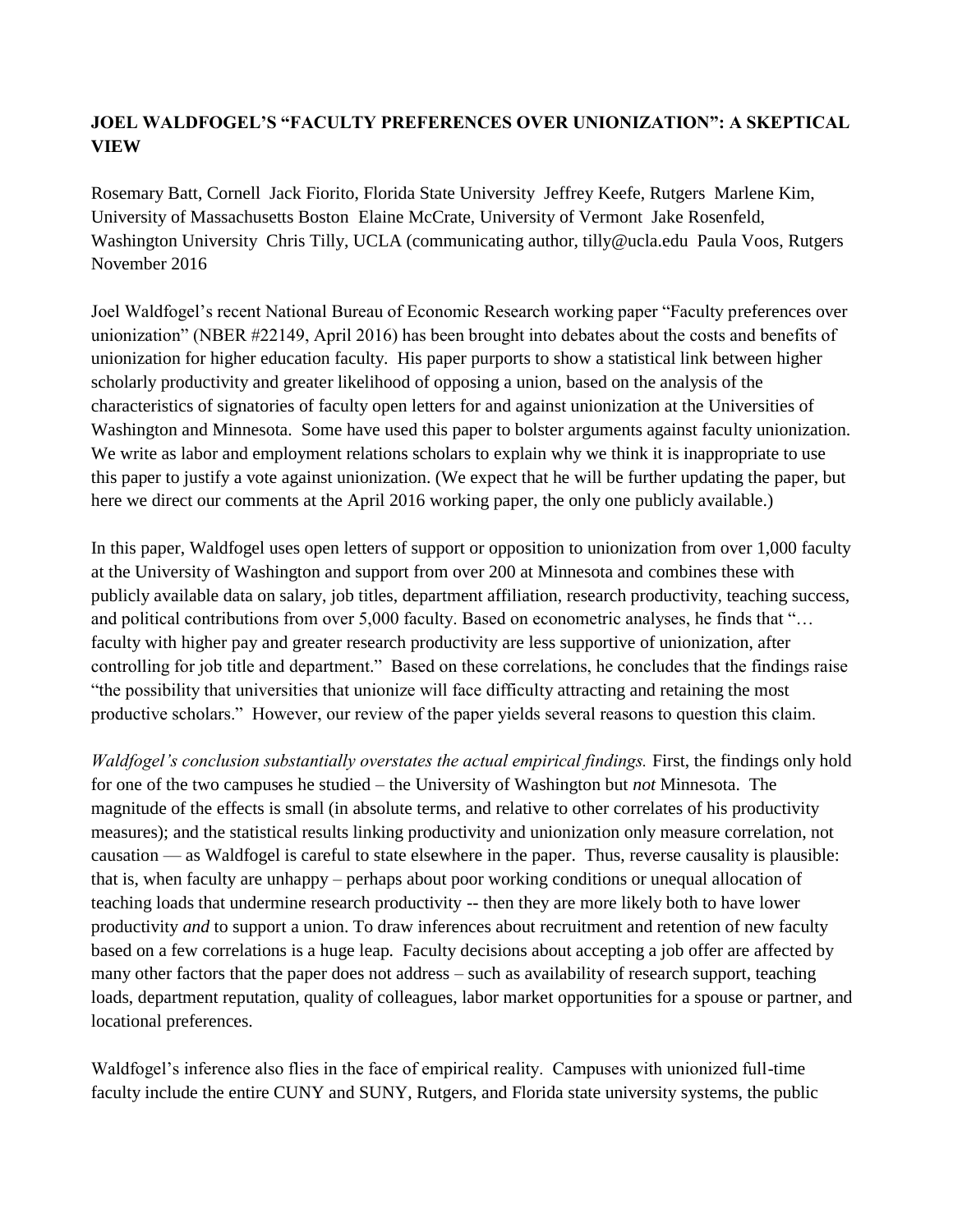university systems in all the New England states, and flagship state institutions in Oregon and half a dozen other states. Unions also represent tenure-track faculty at numerous state schools in other states, including the University of Illinois Chicago, Wayne State, and parts of the University of Wisconsin system. Though between the National Labor Relations Board's 1980 Yeshiva decision and the subsequent 2014 Pacific Lutheran relaxation of Yeshiva, private university professors were virtually barred from the right to collective bargaining, faculty unions also have contracts at numerous private colleges, including Adelphi, Bard, and Hofstra. Certainly union representation has not prevented all these institutions from recruiting and retaining productive researchers.

*This article also omits important parts of the broader context – what do faculty unions really do?* First, no faculty contract we know of prevents universities from giving a variety of rewards to more productive faculty. Second, no faculty contract we know of compels a university to tenure incompetent or unproductive junior faculty. Rather, union contracts require due process for evaluation, retention, and promotion decisions – reducing the likelihood that rewards are based on grudges, favoritism, or arbitrary criteria. Third, although higher average salaries are often the most visible benefit of unionization, other less visible benefits are particularly noteworthy and long lasting: transparent due process rights and collective voice mechanisms. At a time when university administrations are under intense financial or other external pressures, unions allow faculty to have greater voice in university decisions over resource allocation -- for example, regarding their health and retirement plans, teaching loads, investments in library or classroom technology, or use of adjunct faculty.

*Waldfogel's methodology is also problematic, raising questions about his actual empirical findings.* First, it assumes that the probability of signing an open letter in support of or opposition to a union, during an active union campaign, is only determined by one's level of support for a union — not any confounding factors that may be independently correlated with productivity — and correspondingly that those who did not sign a "pro" or "con" letter (80% or more of the faculty on both campuses) fall between those two groups in their attitudes toward unionization. It is unlikely, however, that a public expression or lack of it is the same as a true preference, which is why secret ballot procedures are used in contested settings such as union and political elections. Publicly supporting a union may be risky for assistant professors whose tenure and promotion depends on the votes of senior faculty. Normative pressure may lead people to voice a public position but vote differently, as exit polls in political elections have shown. Waldfogel acknowledges the problems that his assumptions may pose, but his only check is to try omitting those who did not sign a letter on either side of the union issue. He does not, for instance, try controlling for other factors that might confound the outcomes (age, years at the university).

*Second, Waldfogel's chosen productivity variables, while often used as quick indicators of performance, are problematic as they measure quantity but not quality; and the variables have a large proportion of missing values.* The criteria for promotion to tenured or full professor rarely rely on publication numbers alone, and many top research universities emphasize quality over quantity. Waldfogel's first measure, the number of publications reported by ISI (converted to a publication rate by dividing by the number of years at the university), does not take into account the number of authors per article nor the quality of the journal outlet. It is well known that scholars who regularly co-author articles with 2, 3, or more colleagues